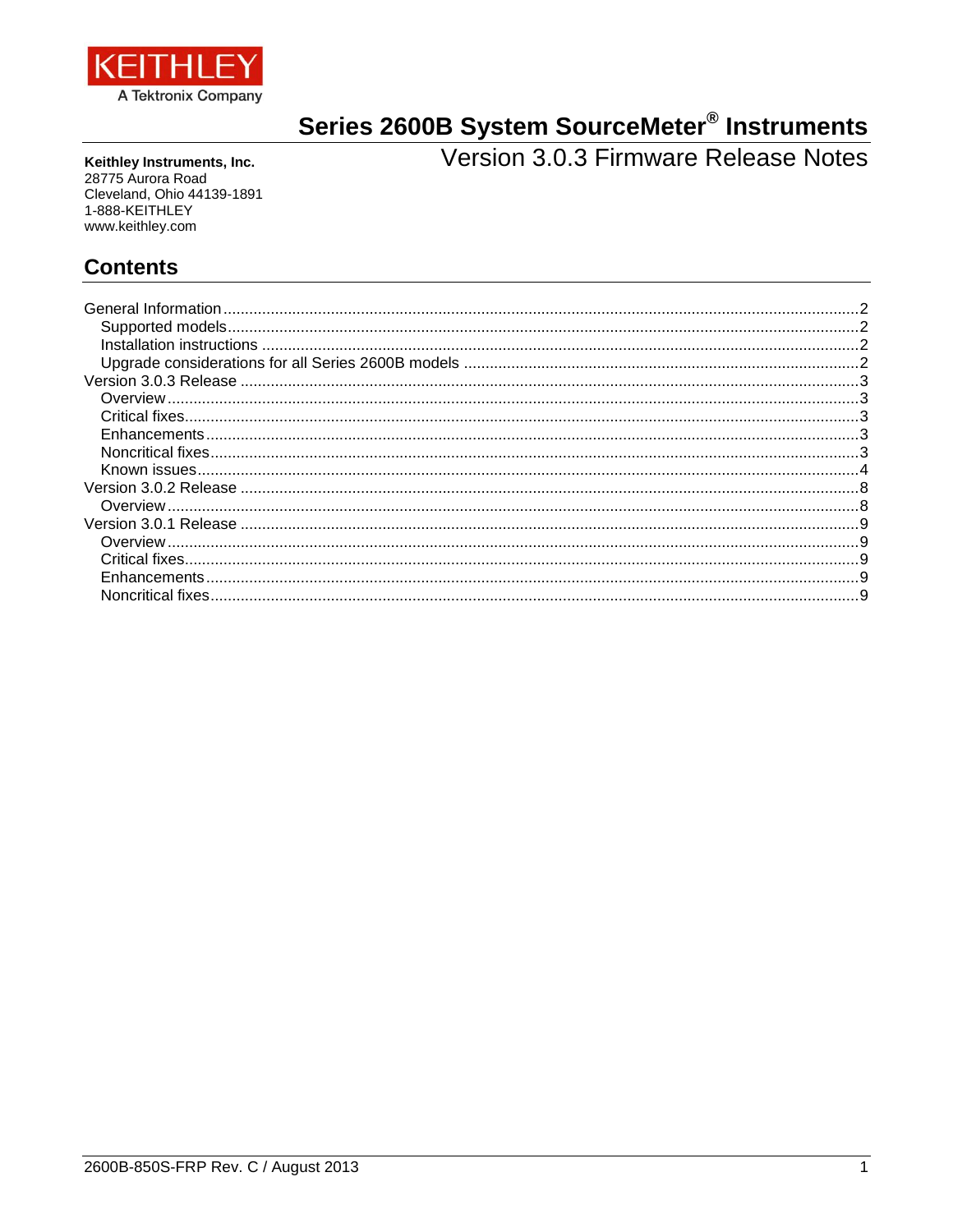## <span id="page-1-0"></span>**General Information**

## <span id="page-1-1"></span>**Supported models**

*CAUTION* Do not install this firmware on Series 2600 (Models 2601, 2602, 2611, 2612, 2635, 2636), Series 2600A (Models 2601A, 2602A, 2611A, 2612A, 2635A, 2636A), or Series 2650A (Models 2651A, 2657A) instruments.

This firmware is intended for use on the following Keithley Instruments product models:

2601B, 2602B, 2604B, 2611B, 2612B, 2614B, 2634B, 2635B, 2636B

## <span id="page-1-2"></span>**Installation instructions**

For detailed firmware installation instructions, refer to the "Upgrading the firmware" topic in the "Maintenance" section of the Series 2600B System SourceMeter® Instruments Reference Manual (document number: 2600BS-901-01). This manual is available online at http://www.keithley.com/support. If you decide to upgrade the firmware in your instrument, follow the instructions in the manual. Alternatively, you can arrange to have Keithley Instruments upgrade your firmware at the factory by calling your local Keithley Instruments support office.

## <span id="page-1-3"></span>**Upgrade considerations for all Series 2600B models**

The following table lists the considerations that should be made when deciding whether or not to upgrade your Series 2600B instrument firmware to version 3.0.3.

| <b>Consideration for upgrade</b> | <b>From</b><br>version<br>3.0.0 | <b>From</b><br>version<br>3.0.1 |
|----------------------------------|---------------------------------|---------------------------------|
| Recalibration required?          | No                              | No                              |
| Backward compatibility concerns? | <b>No</b>                       | No                              |
| Requalification recommended?     | <b>No</b>                       | No                              |
| Should you upgrade?              | Yes                             | <b>Review</b>                   |

l

Review the entire list of changes made in all firmware versions between your current version and version 3.0.3. Upgrade if any of the fixes or enhancements are desired.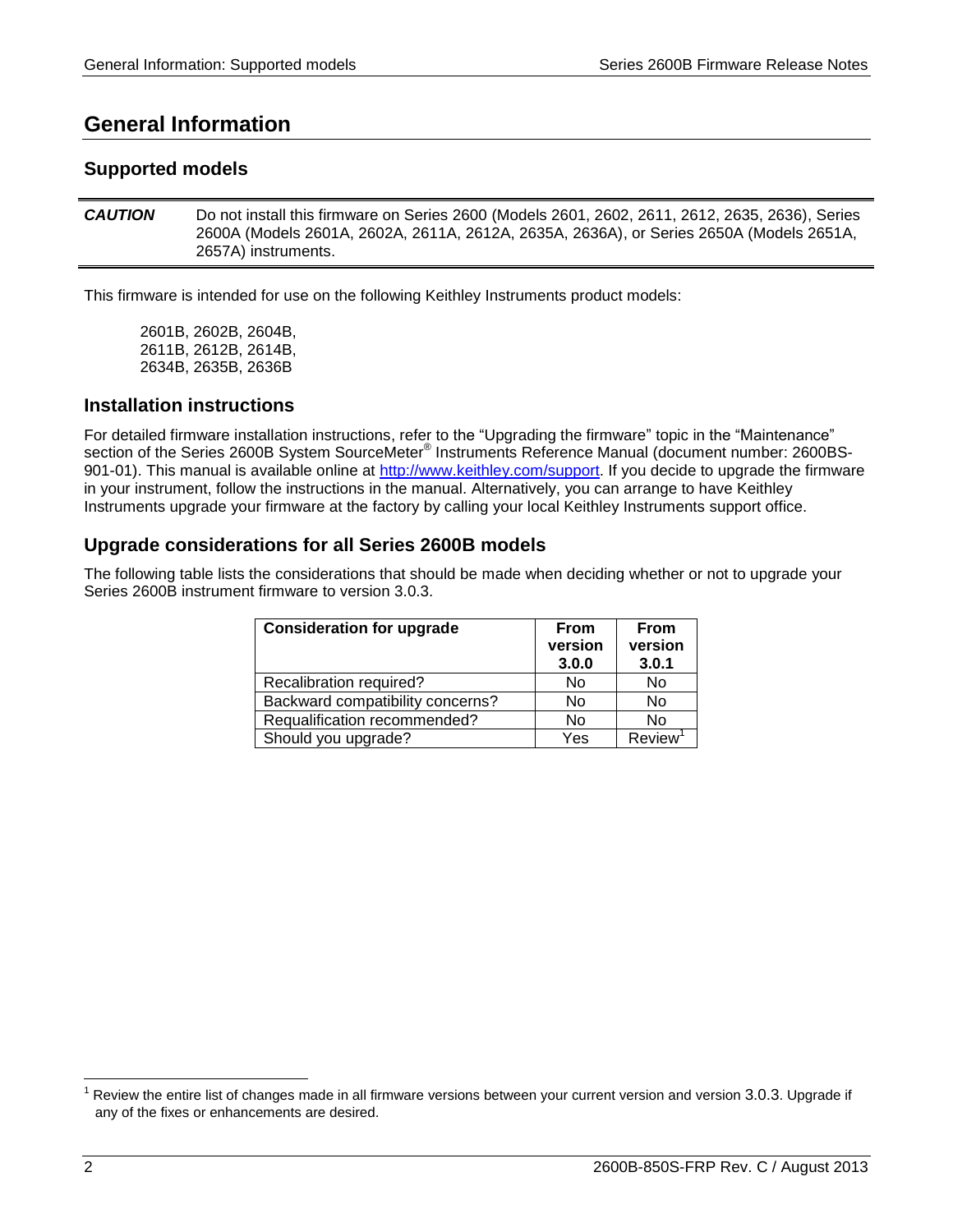## <span id="page-2-0"></span>**Version 3.0.3 Release**

## <span id="page-2-1"></span>**Overview**

Version 3.0.3 is a maintenance release of the Series 2600B firmware. This release provides two minor enhancements and resolves a few noncritical issues.

## <span id="page-2-2"></span>**Critical fixes**

There were no critical fixes included in this release. See the "Enhancements" and "Noncritical fixes" sections for more information about release content.

## <span id="page-2-3"></span>**Enhancements**

PR46007 Models affected:

2611B, 2612B, 2614B, 2634B, 2635B, 2636B PR49024

#### **Enhancement:**

Bit 10 of the status.questionable register now functions as the HIGHV NOT READY bit. When this bit is set, it indicates that either the interlock is not engaged, or that the interlock was engaged recently and the high voltage supply is still stabilizing. If the interlock is engaged and this bit is set, attempting to turn on the output on the 200 V range will result in error code 5052, "Interlock engaged; system stabilizing."

#### PR48808 Models affected:

2601B, 2602B, 2604B, 2611B, 2612B, 2614B, 2634B, 2635B, 2636B PR48812

#### **Enhancement:**

Keithley has updated its digital signature on all of its Series 2600B Java web applications (TSP Express, TSB Embedded, Flash Upgrade, and Virtual Front Panel) to a stronger 2048-bit certificate.

#### <span id="page-2-4"></span>**Noncritical fixes**

PR48755 Models affected:

2601B, 2602B, 2604B, 2611B, 2612B, 2614B, 2634B, 2635B, 2636B PR48911

#### **Symptom:**

Rarely, when running a sweep with the smu*X*.trigger.source.stimulus attribute set to a value other than zero, the sweep may halt unexpectedly before executing the source action.

#### **Resolution:**

This issue has been corrected.

#### PR49406 Models affected:

2601B, 2602B, 2604B, 2611B, 2612B, 2614B, 2634B, 2635B, 2636B PR50283

#### **Symptom:**

If smu*X*.trigger.measure.stimulus is nonzero, and smu*X*.trigger.measure.action is set to smu*X*.ENABLED, then measurement overruns are not reported.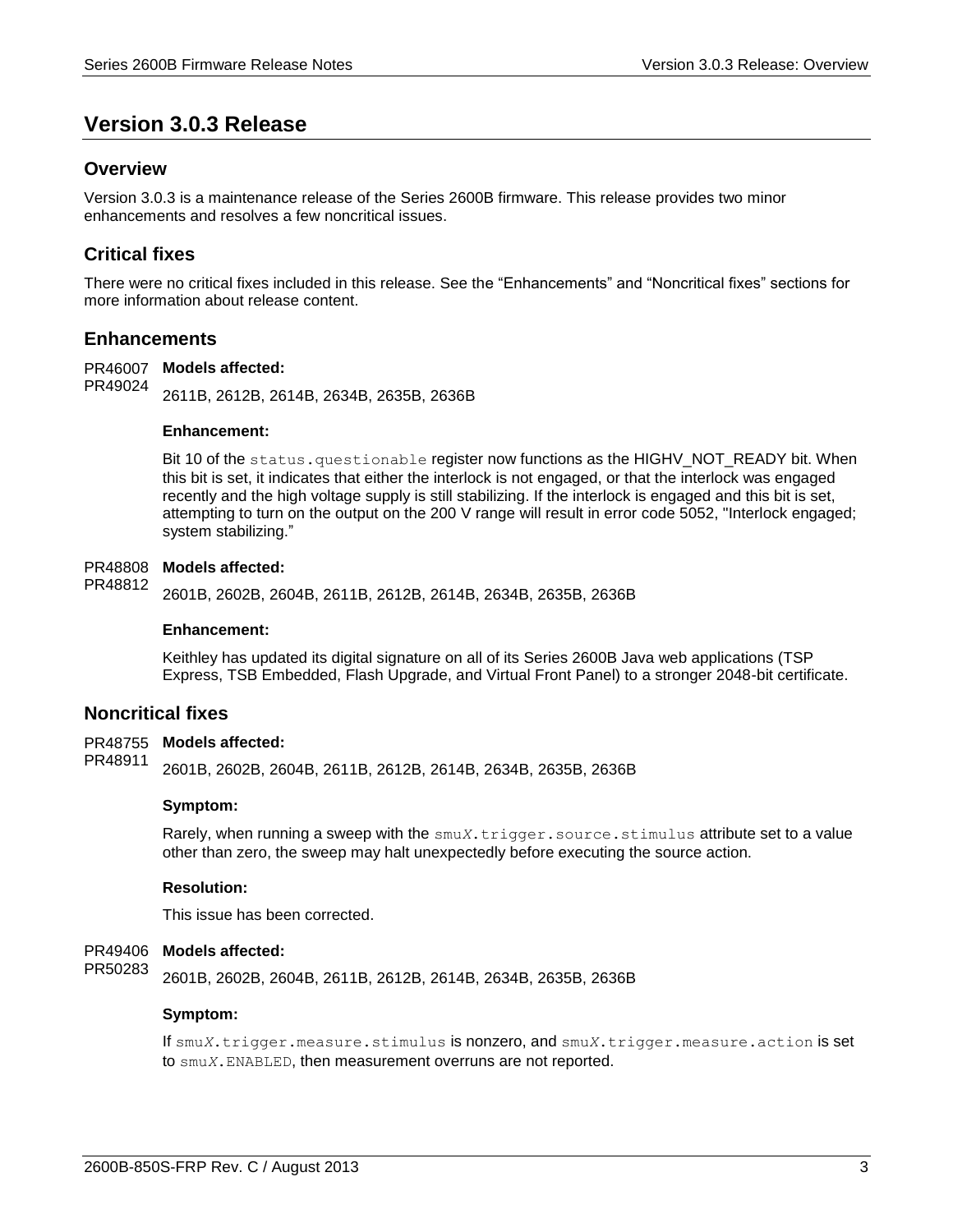#### **Resolution:**

This issue has been corrected.

#### PR49413 Models affected:

2611B, 2612B, 2614B, 2634B, 2635B, 2636B PR50284

#### **Symptom:**

If smu*X*. source.autorangev is set to 1 and the interlock is not engaged, voltage sweeps that cause the SMU to change to the 200 V source range improperly execute without error. Instead, the execution attempt should fail with error code 802, "OUTPUT blocked by interlock." Note that the SMU output does not actually exceed safe voltage levels when this issue occurs.

#### **Resolution:**

This issue has been corrected.

#### PR50402 Models affected:

2601B, 2602B, 2604B, 2611B, 2612B, 2614B, 2634B, 2635B, 2636B PR50432

#### **Symptom:**

When communicating with the instrument over the USB interface, occasionally you will not be able to read all the generated output and will see unexpected "Query UNTERMINATED" error messages.

#### **Resolution:**

This issue has been corrected.

### <span id="page-3-0"></span>**Known issues**

#### PR46967 Models affected:

2601B, 2602B, 2604B, 2611B, 2612B, 2614B, 2634B, 2635B, 2636B

#### **Symptom:**

When the source is off and smu*X*.source.offmode is set to smu*X*.OUTPUT ZERO, contact check operations will result in error code 5066, "source.offlimiti too low for contact check" if the effective current limit is less than 1 mA. In this off mode, smu*X*.source.offlimiti is ignored; instead, the effective current limit is initially determined by either:

- smu*X*.source.limiti, if the channel is sourcing voltage when it is turned off
- the greater of smu*X*.source.leveli or 10% of smu*X*.source.rangei, if the channel is sourcing current when it is turned off

In either case, smu*X*.source.limiti, not smu*X*.source.offlimiti, is used to change the effective current limit when the output is off in smu*X*.OUTPUT\_ZERO mode. As such, a more appropriate error code would be 5050, "I limit too low for contact check."

#### PR47029 Models affected:

2601B, 2602B, 2604B, 2611B, 2612B, 2614B, 2634B, 2635B, 2636B

#### **Symptom:**

The source lowrange attributes should have no effect when sourcing the opposite function. However, when sourcing current, if the combination of smu*X*.source.lowrangev and smu*X*.source.rangei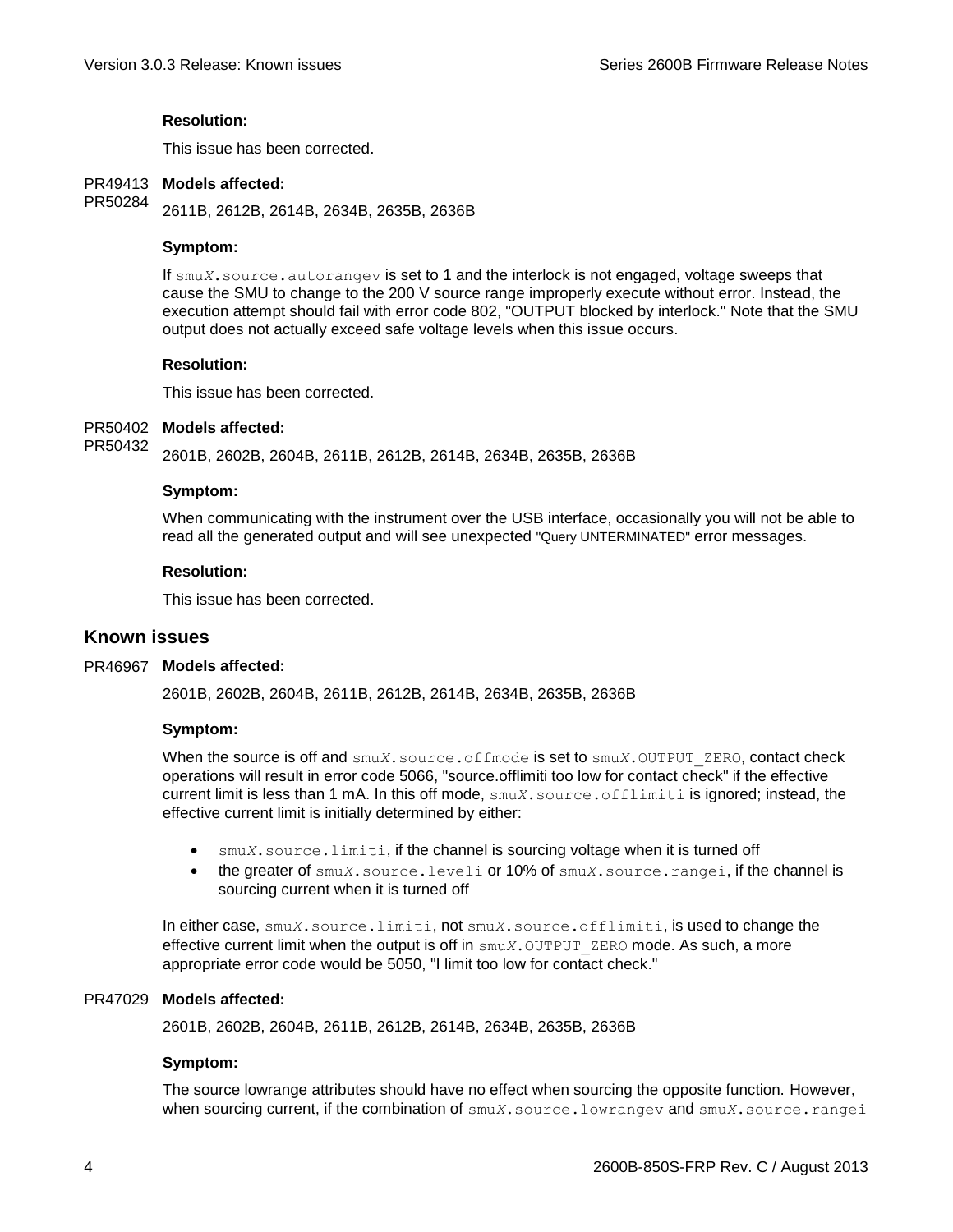describe a point outside the SMU channel's safe operating area, attempts to change the source configuration erroneously result in error code 5007, "Operation would exceed safe operating area of the instrument." Similarly, when sourcing voltage, if the combination of smu*X*.source.lowrangei and smu*X*. source. rangev describe a point outside the SMU channel's safe operating area, attempts to change the source configuration also erroneously result in error code 5007.

#### **Workaround:**

The issue can be avoided by lowering the lowrange attribute.

#### PR47032 Models affected:

2601B, 2602B, 2604B, 2611B, 2612B, 2614B, 2634B, 2635B, 2636B

#### **Symptom:**

When certain errors are generated, the bit set in the Standard Event Status register of the status model does match the bit dictated by the SCPI standard. For example, some errors cause the EXE bit to be set but the SCPI standard dictates that the DDE bit be set for that error.

#### PR47455 Models affected:

2601B, 2602B, 2604B, 2611B, 2612B, 2614B, 2634B, 2635B, 2636B

#### **Symptom:**

The tspnet.tsp.rbtablecopy() function may return erratic results or make the instrument unresponsive.

#### PR47459 Models affected:

2601B, 2602B, 2604B, 2611B, 2612B, 2614B, 2634B, 2635B, 2636B

#### **Symptom:**

The instrument may fail to operate correctly after an "Out of memory" error. The instrument may ignore commands sent over the command interfaces and may ignore front panel operations.

#### **Workaround:**

To avoid out-of-memory issues, you should leave 1 MB of dynamic memory available for instrument use. The meminfo() function can be used to monitor the actual free memory remaining. When the free memory drops below 1000 KB, the instrument may encounter an "Out of memory" error. The Series 2600B System SourceMeter Instruments Reference Manual explains how to determine the amount of memory needed for reading buffers and sweeps.

#### PR47460 Models affected:

2601B, 2602B, 2611B, 2612B, 2635B, 2636B

#### **Symptom:**

In prompting mode, if a  $t_{\text{split}}$ , reset() command initiated from another command interface is executing when the instrument receives an abort message, a prompt for the abort message may not be generated. The instrument will abort properly even though the prompt is not generated.

#### PR47461 Models affected:

2601B, 2602B, 2611B, 2612B, 2635B, 2636B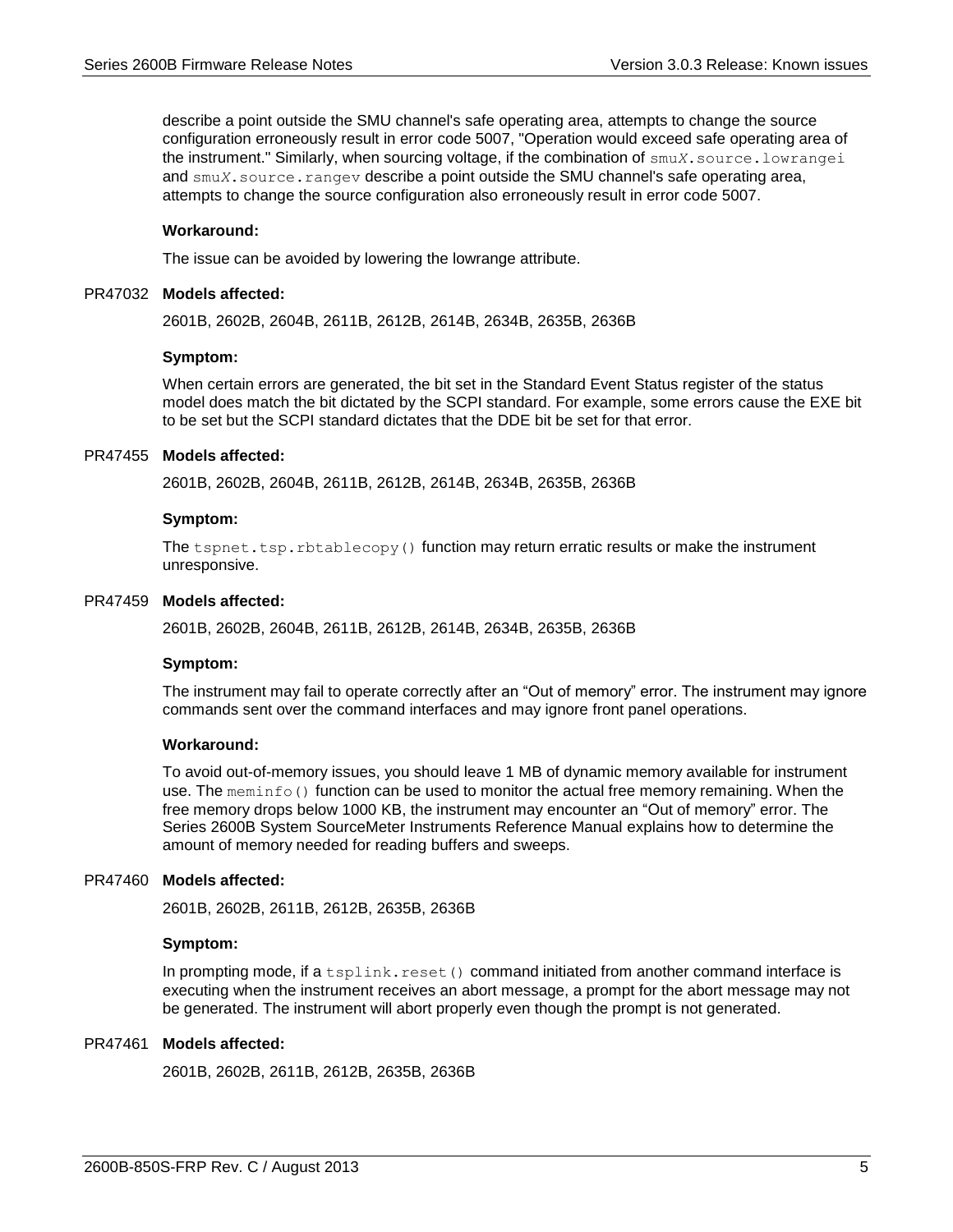#### **Symptom:**

Aborting a tsplink.reset() command or aborting a script executing a tsplink.reset() command may take a long time because the  $tsplit$ .  $t = t$  () command is allowed to complete before execution is aborted. The  $tsplit$ .reset() command may take several seconds when a large number of nodes are connected together.

#### PR47463 Models affected:

2601B, 2602B, 2604B, 2611B, 2612B, 2614B, 2634B, 2635B, 2636B

#### **Symptom:**

The instrument may incorrectly generate an "Out of memory" error when allocating a reading buffer. When there is insufficient memory to allocate the reading buffer, the garbage collector should automatically run to reclaim any unused memory before generating the "Out of memory" error. The garbage collector often fails to run, and the instrument issues an "Out of memory" error.

#### **Workaround:**

To work around this issue, call the collectgarbage () function prior to creating a new reading buffer.

#### PR47478 Models affected:

2601B, 2602B, 2604B, 2611B, 2612B, 2614B, 2634B, 2635B, 2636B

#### **Symptom:**

Pressing the Recall Buffer button in the virtual front panel when TSP® Express is active will cause the virtual front panel to generate a "Cannot open window:java.lan.Exception: Cannot read from instrument" error.

#### PR47479 Models affected:

2601B, 2602B, 2604B, 2611B, 2612B, 2614B, 2634B, 2635B, 2636B

#### **Symptom:**

TSB Embedded does not generate any errors or warnings when  $\text{TSP}^{\circledast}$  Express is active. The tool appears to work but will not show any saved scripts, nor will it run new scripts.

#### PR47482 Models affected:

2601B, 2602B, 2611B, 2612B, 2635B, 2636B

#### **Symptom:**

Executing a  $tsplit(x, reset()$  while overlapped measurements are in progress causes the instrument to become unresponsive.

#### PR47487 Models affected:

2601B, 2602B, 2604B, 2611B, 2612B, 2614B, 2634B, 2635B, 2636B

#### **Symptom:**

When using TSP-Net, timeouts may occur earlier than programmed. For example, with tspnet.timeout set to 5 seconds, the tspnet.read() function may actually time out after only 4.7 seconds.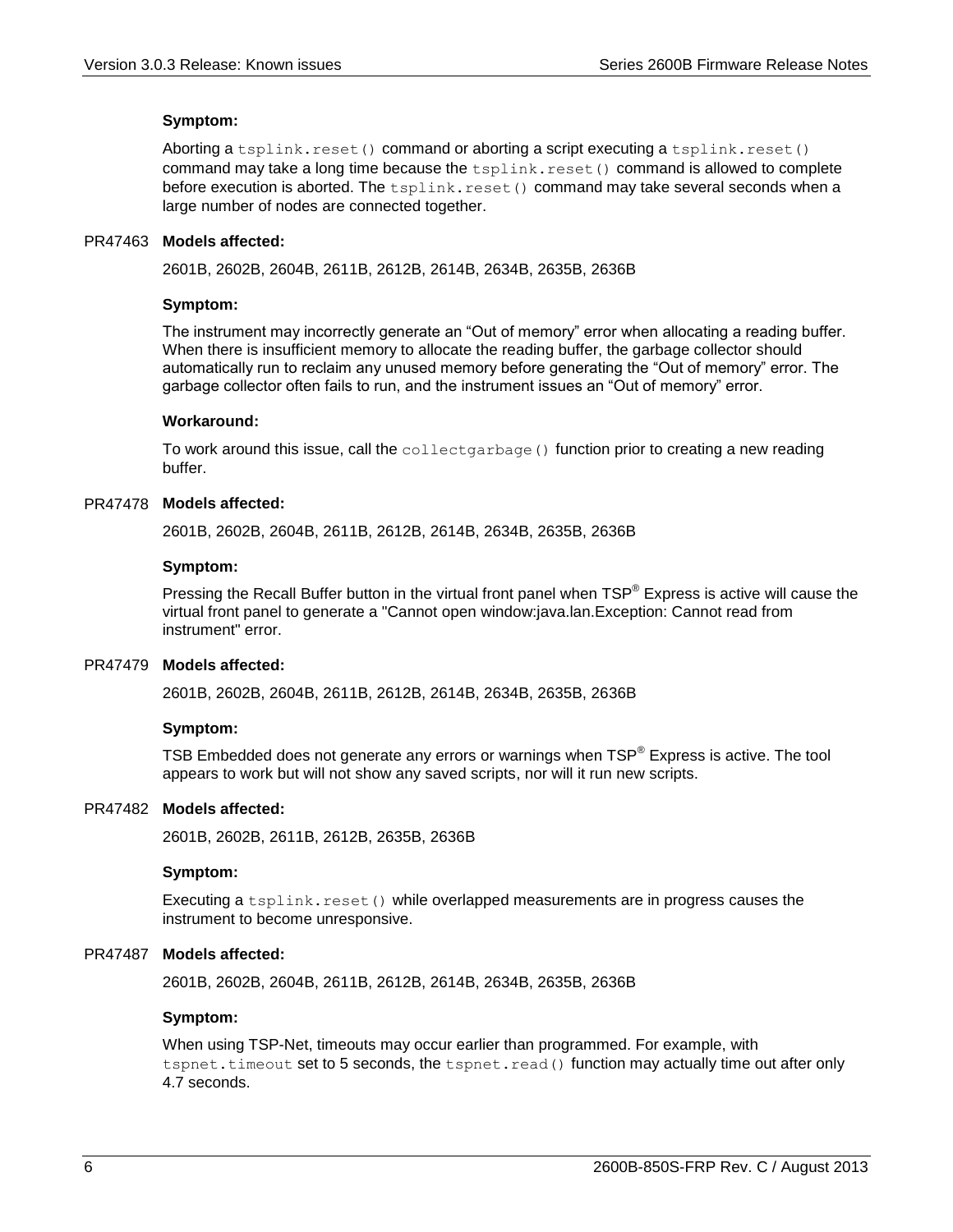#### PR47490 Models affected:

2601B, 2602B, 2604B, 2611B, 2612B, 2614B, 2634B, 2635B, 2636B

#### **Symptom:**

When loading a script using an invalid script name, the instrument loads the script as the anonymous script and does not generate an error.

#### PR47494 Models affected:

2601B, 2602B, 2604B, 2611B, 2612B, 2614B, 2634B, 2635B, 2636B

#### **Symptom:**

When nonprintable control codes are embedded in the text passed as parameters to display functions such as display.settext(), the control codes cause the display to malfunction. Some of the possible effects are:

- The displayed text is corrupted.
- The instrument beeps or buzzes.
- The display shuts down and displays a "NO COMM LINK" message.

#### PR48900 Models affected:

2601B, 2602B, 2604B, 2611B, 2612B, 2614B, 2634B, 2635B, 2636B PR49204

#### **Symptom:**

With open leads, rapidly executed contact check measurements erroneously return a reading of 0 ohms, instead of the expected reading of 9.91E+37.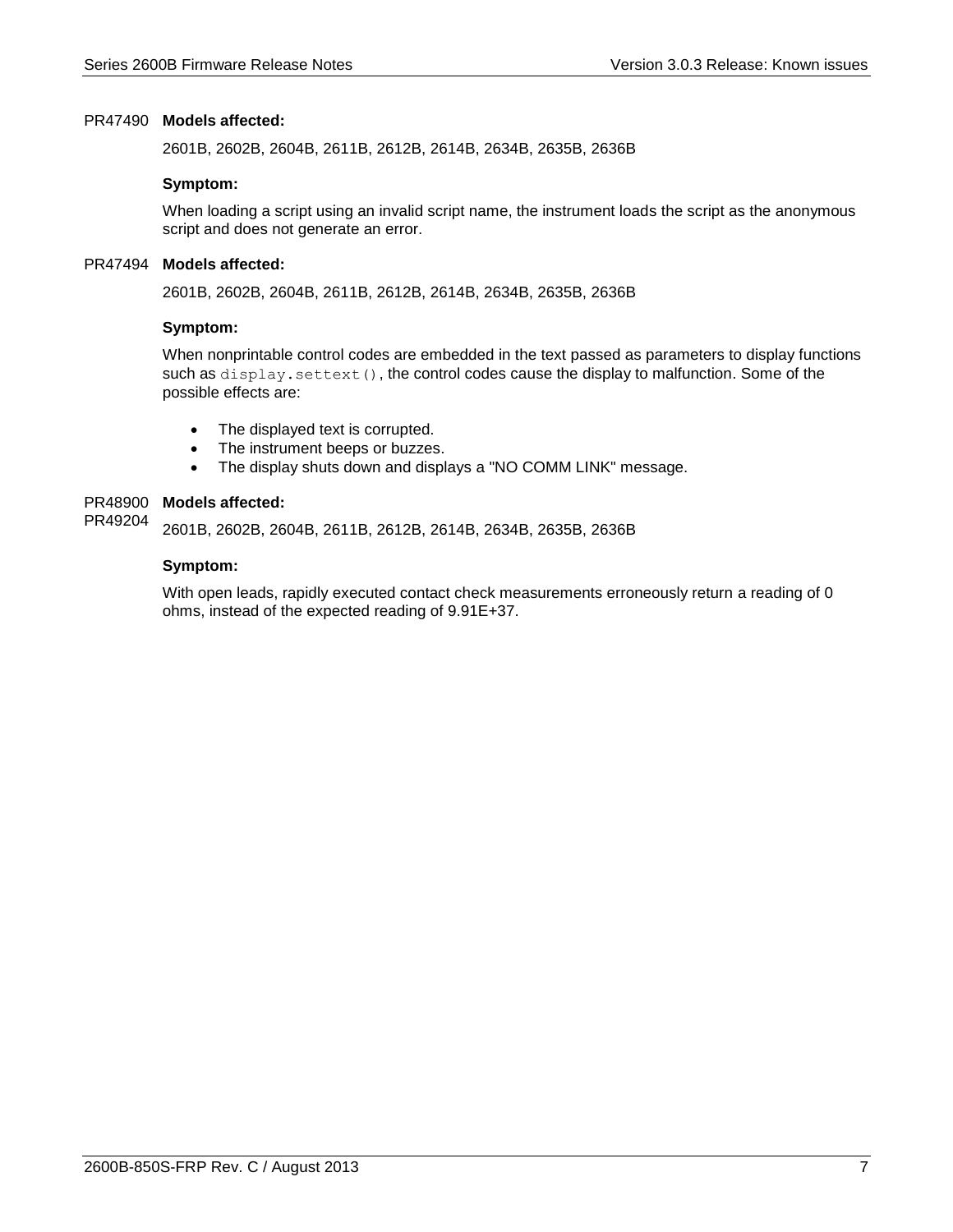## <span id="page-7-0"></span>**Version 3.0.2 Release**

## <span id="page-7-1"></span>**Overview**

Version 3.0.2 was never released.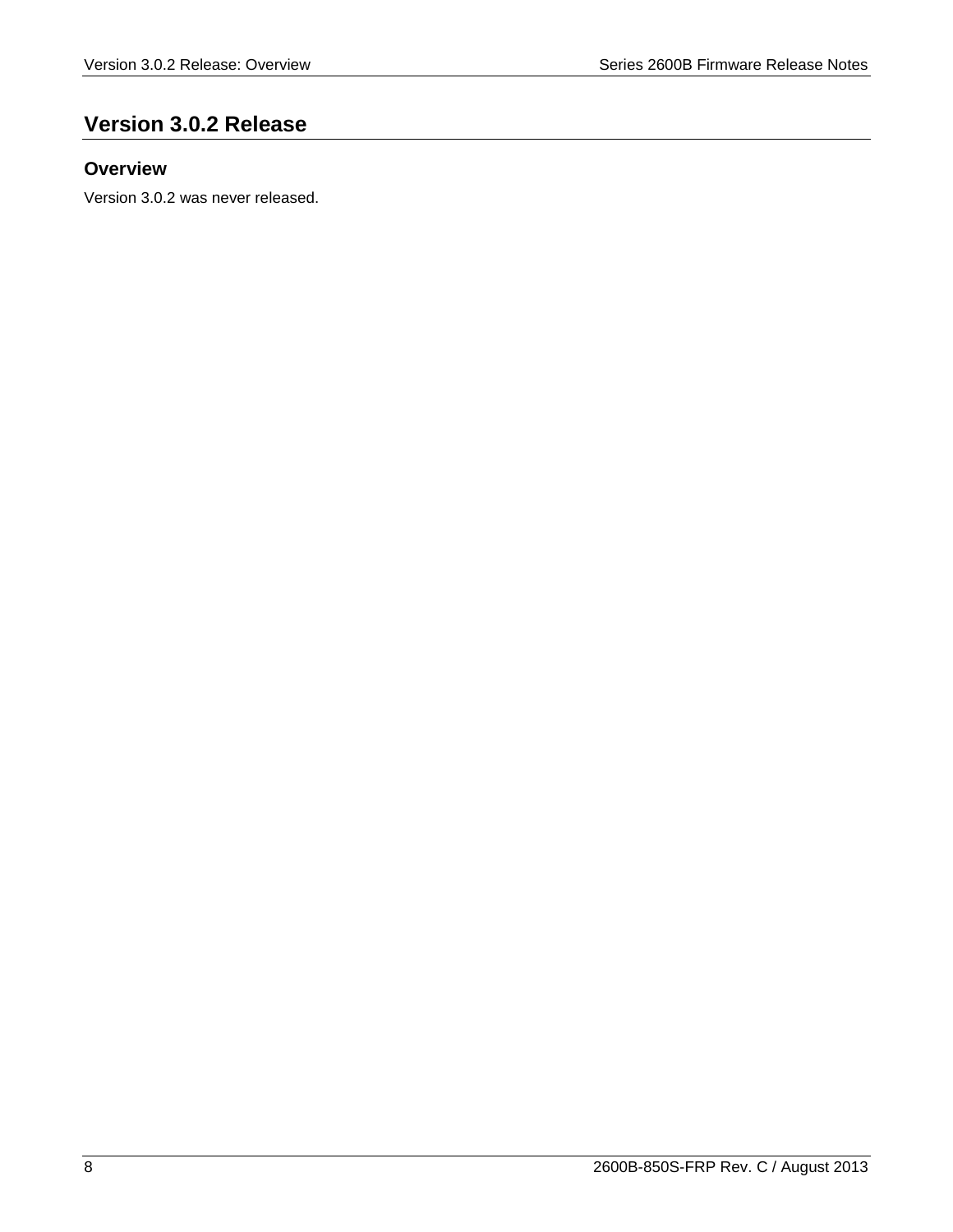## <span id="page-8-0"></span>**Version 3.0.1 Release**

## <span id="page-8-1"></span>**Overview**

Version 3.0.1 is a maintenance release of the Series 2600B firmware. This release resolves one critical issue and two noncritical issues.

## <span id="page-8-2"></span>**Critical fixes**

PR47324 Models affected: 2601B, 2602B, 2604B, 2611B, 2612B, 2614B, 2634B, 2635B, 2636B PR47349

#### **Symptom:**

When smu*X*.source.offmode = smu*X*.OUTPUT\_ZERO and smu*X*.source.offfunc = smu*X*. OUTPUT DCAMPS, turning the SMU off leaves the hardware in an invalid state. The effective voltage in this state is:

- The value of smu*X*.source.levelv if smu*X*.source.func is set to smu*X*.OUTPUT\_DCVOLTS
- The value of smu*X*.source.limitv if smu*X*.source.func is set to smu*X*.OUTPUT\_DCAMPS

The effective current limit in this state is unpredictable, but can exceed the standard operating area of the SMU.

#### **Resolution:**

This issue has been corrected.

## <span id="page-8-3"></span>**Enhancements**

There were no enhancements included in this release. See the "Critical fixes" and "Noncritical fixes" sections for more information about release content.

#### <span id="page-8-4"></span>**Noncritical fixes**

PR47316 Models affected:

2601B, 2602B, 2604B, 2611B, 2612B, 2614B, 2634B, 2635B, 2636B PR47375

#### **Symptom:**

When setting  $\text{smu}X$ , sense to  $\text{smu}X$ , SENSE CALA, the effective source range is determined by the smu*X*.measure.range*Y* setting instead of the smu*X*.source.range*Y* setting. To properly calibrate range R, smu*X*.measure.range*Y* must be set to R before setting smu*X*.sense to smu*X*.SENSE\_CALA.

#### **Resolution:**

This issue has been corrected.

#### PR47411 **Models affected:**

2601B, 2602B, 2604B, 2611B, 2612B, 2614B, 2634B, 2635B, 2636B PR47412